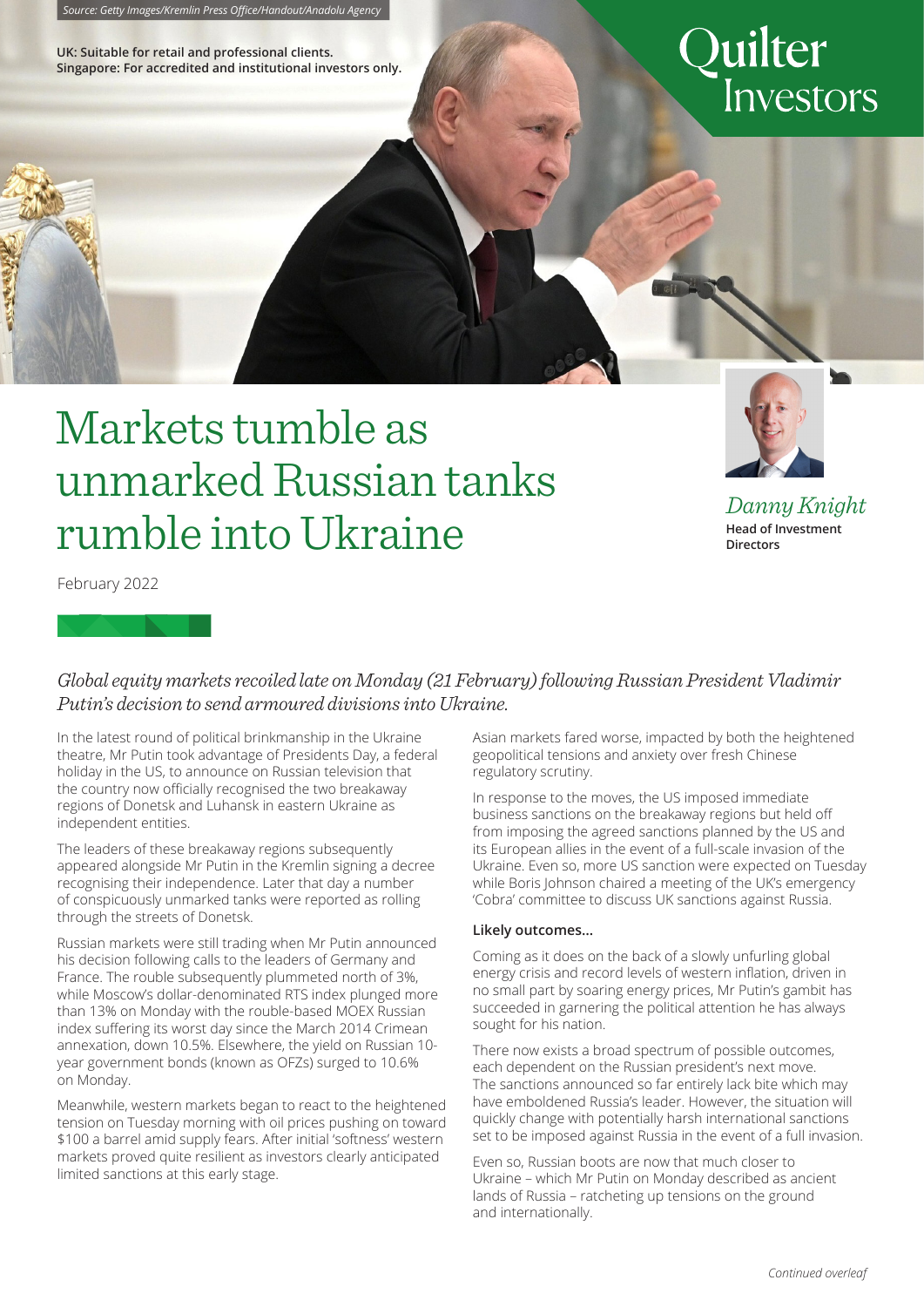#### **Energy worries**

In theory, it seems unlikely that an escalation in the conflict will lead to Russia 'turning off the gas' to Europe as such exports broadly account for around a third of Russian GDP. But although Russia continued to supply energy to the West throughout the cold war years, the situation is quite different today. Russia is no longer a rickety soviet state dependent on western hard currency.

Mr Putin's actions have already helped push operating profits for Russia's primary player, Gazprom, to \$90bn this year, more than four times what they were in 2019. Meanwhile, energy sector analysts estimate that (client penalties aside) a complete shutdown of gas piped to Europe might cost up to \$230m a day in lost revenues for Gazprom at a time when Russia holds a huge war chest of some \$630bn in central bank reserves.

While Russia could afford the lost revenue, the bigger price for Mr Putin might come from jeopardising projects like the Nord Stream 2 gas pipeline which, although completed in September, still requires certification by Germany and the EU – a process that was halted by German Chancellor Olaf Scholz on Tuesday following the recognition of Donetsk and Luhansk. Russia's still fledgling supply contracts with China might also suffer if it proves to be an unreliable partner.

Whatever Mr Putin decides to do, he'll need to move fast as Europe's energy demand drops by 40% or so come spring, which means he loses the added leverage he currently enjoys.

#### **Broader changes**

Regardless of the eventual outcome, the latest escalation in the Ukraine suggests that NATO troop numbers in Europe will need to rise in Eastern Europe along with national defence spending budgets, which has potential tax implications down the line.

Meanwhile, it remains to be seen if the rising levels of geopolitical risk in markets cause central banks to re-think the pace of their planned hiking cycles to help support markets. Some analysts are already pricing in more restrained rate rises in Europe this year.

Mr Putin has chosen his opening well with western markets already straining against record inflation and the interest-rate rises that must now quell it. An energy price shock just as central banks are raising interest rates could derail investor sentiment and the outlook for energy-intensive companies in particular.

Although we expect to see the S&P Index re-testing the lows of 24 January, we suspect the disruption caused to equity markets will be relatively brief in line with history (see below). In the meantime, our portfolio managers are looking for opportunities to capitalise on the current volatility, possibly through derivative contracts, which can offer both investment gains and protection against market losses.

#### **A history of conflict**

Historically, western markets have always been relatively sanguine towards Russian territorial aggression. As the chart inset illustrates, when Russia annexed the Crimea from Ukraine in 2014, markets were quick to dismiss the interruption.



*25* **7.4%** response from markets but they will quickly re-price to the new norm, whatever that might happen to be.This time, the political, inflationary and energy supply consequences of further escalation are likely to result in a more pronounced